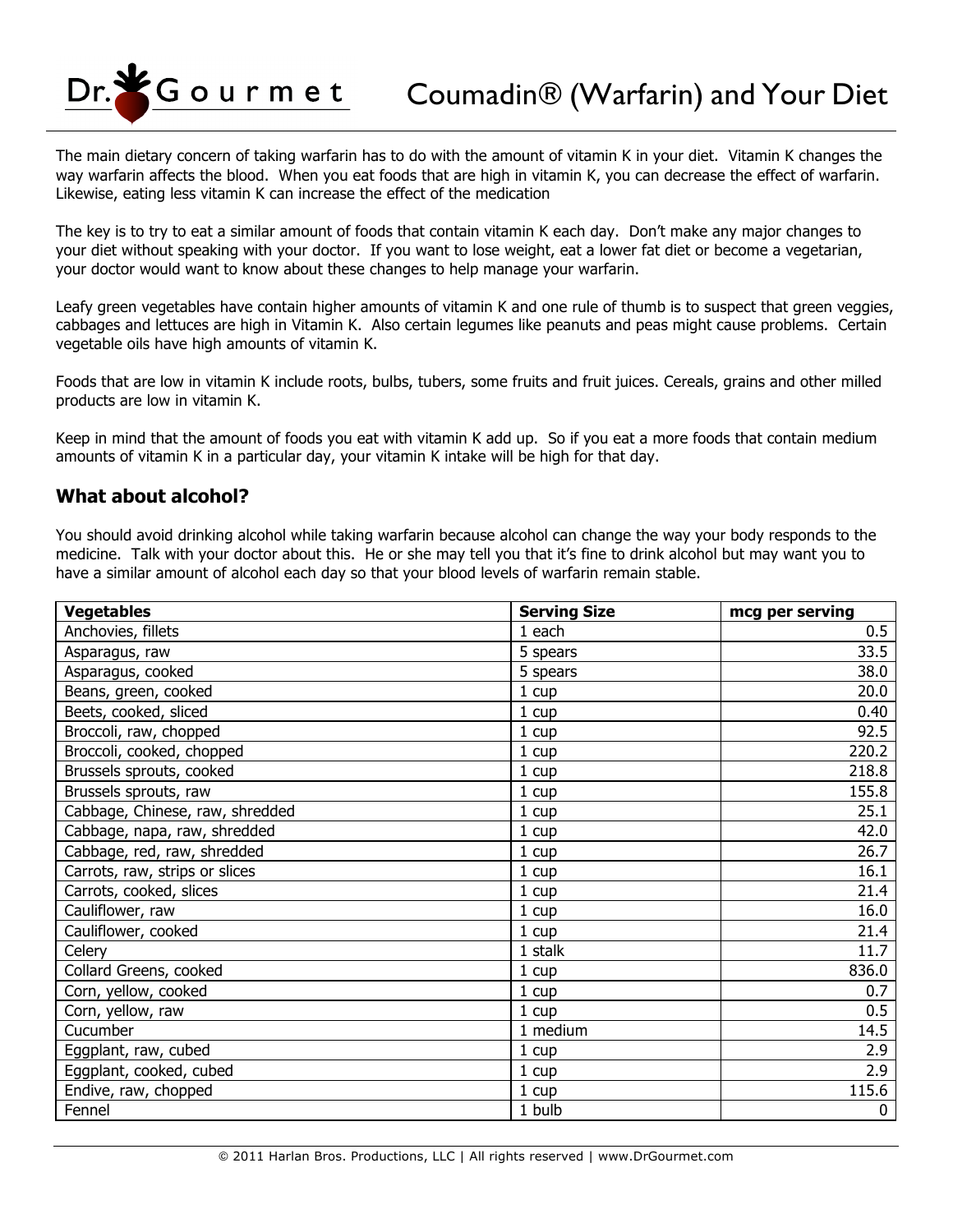| Garlic                           | 3 cloves         | 0.1         |
|----------------------------------|------------------|-------------|
| Kale, raw, chopped               | 1 cup            | 547.4       |
| Leek, raw                        | 1 medium         | 418         |
| Lettuce, arugula                 | $1/2$ cup        | 10.9        |
| Lettuce, Boston/Bibb, raw        | 1 cup            | 56.3        |
| Lettuce, green leaf, raw         | 1 cup            | 62.5        |
| Lettuce, red leaf, raw           | 1 cup            | 39.3        |
| Lettuce, Romaine, raw            | 1 cup            | 48.2        |
| Lettuce, Iceberg, raw            | 1 cup            | 13.3        |
| Mushrooms, raw                   | 1 cup            | 0           |
| Mustard greens, raw, chopped     | 1 cup            | 278.5       |
| Okra, cooked                     | 1 cup            | 64.0        |
| Onions, green/scallions, raw     | 1 cup            | 207.0       |
| Onions, white/red/yellow, raw    | 1 cup            | 0.6         |
| Parsley, raw                     | 1 cup            | 984.0       |
| Parsnips, cooked                 | 1 cup            | 1.6         |
| Peas, green, frozen, cooked      | 10 <sub>oz</sub> | 60.7        |
| Peas, green, cooked              | 1 cup            | 41.4        |
| Peas & onions, frozen, cooked    | 1 cup            | 21.8        |
| Peas, sugar snap, cooked         | 1 cup            | 40.0        |
| Pepper, green bell               | 1 medium         | 8.8         |
| Pepper, jalapeno                 | 1 medium         | 1.4         |
| Pepper, red bell                 | 1 medium         | 5.8         |
| Pepper, red chili, hot           | 1 each           | 6.3         |
| Pepper, yellow sweet             | 1medium          | $\mathbf 0$ |
| Potato, red, cooked              | 1 medium         | 4.8         |
| Potato, white, baked             | 1 medium         | 4.7         |
| Potato, sweet, cooked            | 1 medium         | 2.6         |
| Shallots, chopped                | 1 Tbsp           | 0           |
| Snow peas, raw                   | 1 cup            | 15.8        |
| Spaghetti/Marinara sauce         | 1 cup            | 34.8        |
| Spinach, raw                     | 1 cup            | 144.9       |
| Spinach, cooked                  | 1 cup            | 888.5       |
| Spinach, frozen                  | 10 oz.           | 1189.5      |
| Squash, acorn                    | 1 cup            | 0           |
| Squash, butternut, cooked, cubed | 1 cup            | 2.0         |
| Squash, summer, cooked           | 1 cup            | 6.3         |
| Swiss Chard, raw                 | 1 cup            | 298.8       |
| Tomato paste                     | 1 Tbsp           | 1.8         |
| Tomato, plum                     | $\mathbf{1}$     | 4.9         |
| Tomato, raw                      | 1 medium         | 9.7         |
| Tomato sauce, canned, no salt    | 1 cup            | 6.8         |
| Tomatoes, canned, whole          | 1 cup            | 7.7         |
| Tomatoes, cherry                 | 1 cup            | 11.8        |
| Tomatoes, sun-dried              | 1 Cup            | 23.2        |
| Turnips, cooked                  | 1 cup            | 0.2         |
| Turnip greens, raw               | 1 cup            | 138.1       |
| Watercress, raw                  | 1 cup            | 85.0        |
| Zucchini, cooked                 | 1 cup            | 7.6         |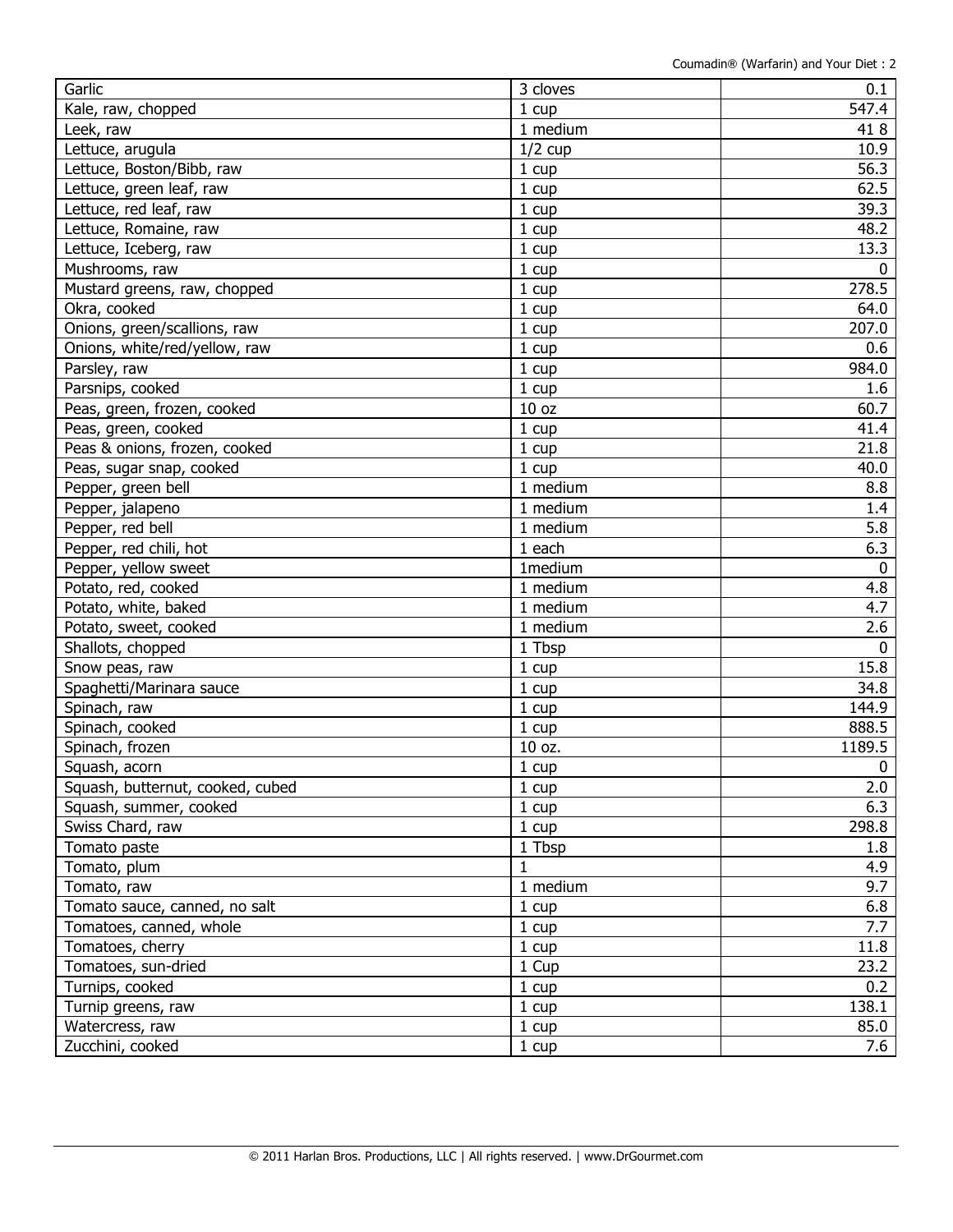| <b>Fruits</b>               | <b>Serving Size</b> | mcg per serving |
|-----------------------------|---------------------|-----------------|
| Apple, with peel            | 1 medium            | 3.0             |
| Apple, peeled               | 1 medium            | 0.8             |
| Applesauce                  | 1 cup               | 1.5             |
| Avocado                     | 1/4                 | 10.5            |
| Banana                      | 1 medium            | 0.6             |
| <b>Blackberries</b>         | 1 cup               | 28.5            |
| <b>Blueberries</b>          | 1 cup               | 28.0            |
| Cantaloupe, cubed           | 1 cup               | 4.0             |
| Cherries, no pits           | 1 cup               | 3.0             |
| Cranberries, dried          | $1/3$ cup           | 1.5             |
| Cranberries, raw            | $1/3$ cup           | 1.9             |
| Currants                    | $1/2$ cup           | $\Omega$        |
| Grapes, red/green, seedless | 1 cup               | 23.4            |
| Kiwi fruit                  | 1 medium            | 30.6            |
| Lemon                       | 1 medium            | $\mathbf 0$     |
| Lime                        | 1 medium            | $\mathbf 0$     |
| Mango                       | 1 cup               | 6.9             |
| Melon, cantaloupe, diced    | 1 cup               | 3.9             |
| Melon, honeydew, diced      | 1 cup               | 4.9             |
| Orange                      | 1 medium            | $\mathbf 0$     |
| Orange peel                 | 1 tsp.              | $\mathbf 0$     |
| Peach                       | 1 medium            | 2.5             |
| Pear                        | 1 medium            | 7.5             |
| Pineapple, fresh, diced     | 1 cup               | 1.1             |
| Plum                        | 1 each              | 4.2             |
| Prunes, dried               | 2 each              | 10.0            |
| Pumpkin, canned             | 1 cup               | 39.2            |
| Raisins                     | $1/2$ cup           | 2.5             |
| Strawberries, fresh, sliced | 1 cup               | 3.2             |
| Watermelon, fresh, cubed    | 1 cup               | 0.2             |

| <b>Meats</b>                     | <b>Serving Size</b> | mcg per serving |
|----------------------------------|---------------------|-----------------|
| Bacon, pork, cooked              | 2 strips            | $\mathbf{0}$    |
| Beef, cooked, lean               | 3.5 ounces          | 1.5             |
| Beef, ground, fried, lean        | 3.5 ounces          | 1.4             |
| Beef stock                       | 1 cup               | 0.2             |
| Chicken, cooked, breast, no skin | 3.5 ounces          | 0.3             |
| Chicken stock                    | $1 \text{ cup}$     | 0.5             |
| Clams, canned, chopped           | 1 can               | 0.3             |
| Clams, fresh                     | 3.5 ounces          | 0               |
| Crabmeat, cooked                 | 1 cup               | 0.1             |
| Fish, cod, cooked                | 3.5 ounces          | 0.1             |
| Fish, grouper, cooked            | 3.5 ounces          | 0               |
| Fish, haddock, cooked            | 3.5 ounces          | 0               |
| Fish, halibut, cooked            | 3.5 ounces          | 0               |
| Fish, salmon, cooked             | 3.5 ounces          | $\mathbf 0$     |
| Fish, sole, cooked               | 3.5 ounces          | 0.1             |
| Fish, tuna, cooked               | 3.5 ounces          | $\mathbf 0$     |
| Fish, tuna, canned               | 3.5 ounces          | 2.5             |
| Lamb, cooked                     | 3.5 ounces          | 0               |
| Liver, beef, cooked              | 3.5 ounces          | 3.3             |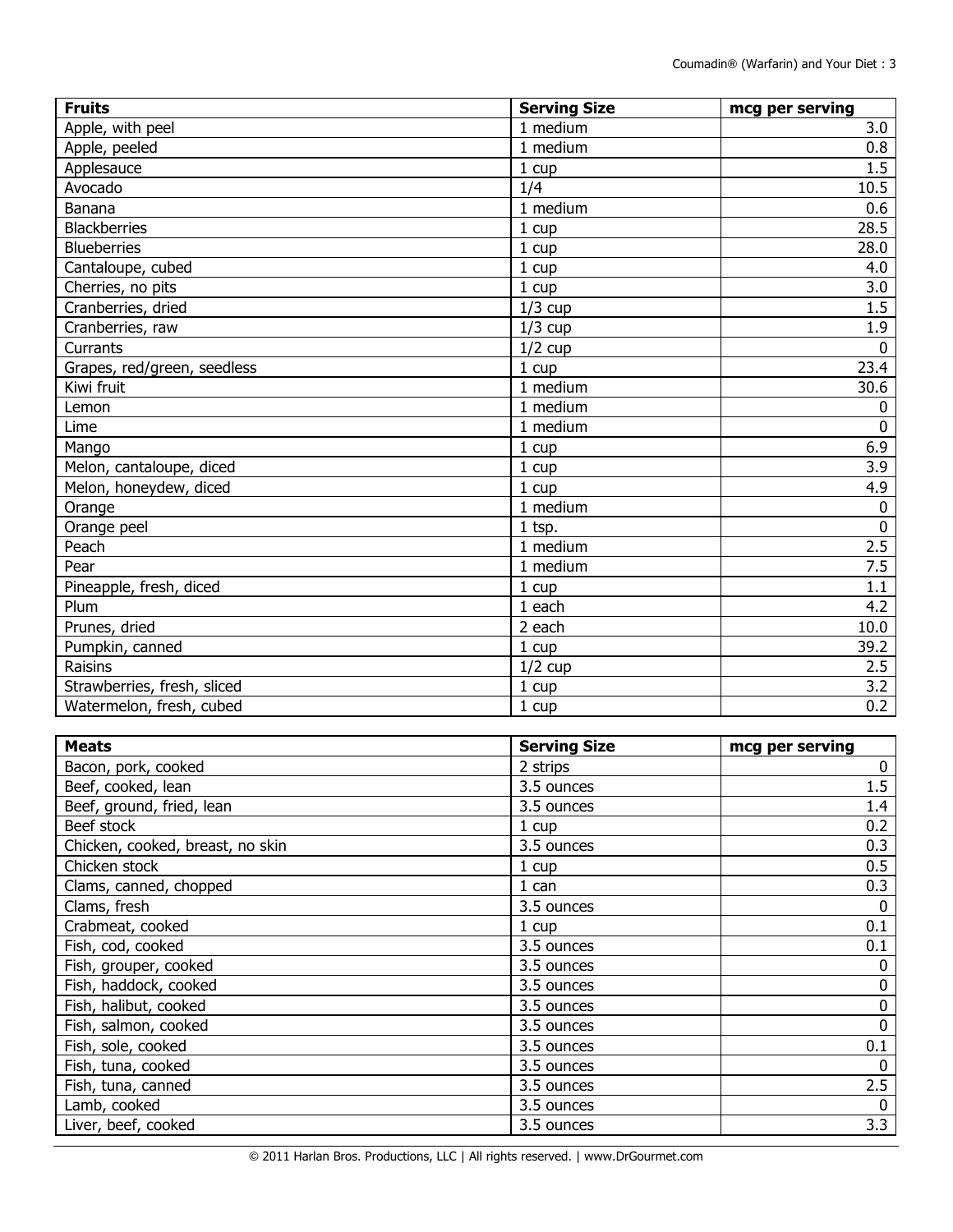| Mussels, cooked         | 3.5 ounces |     |
|-------------------------|------------|-----|
| Pork, cooked            | 3.5 ounces |     |
| Scallops, cooked        | 3.5 ounces | 0.2 |
| Shrimp, cooked          | 3.5 ounces |     |
| Turkey, cooked, no skin | 3.5 ounces |     |
| Turkey pepperoni        | 3.5 ounces |     |
| Turkey sausage, cooked  | 3.5 ounces |     |

| <b>Starches</b>             | <b>Serving Size</b>             | mcg per serving |
|-----------------------------|---------------------------------|-----------------|
| Bagel                       | 1 whole                         | 0               |
| <b>Biscuit</b>              |                                 | 0               |
| Bread, white/wheat/rye      | 1 slice                         | 0.8             |
| Bulgar, cooked              | 1 cup                           | 0.9             |
| Cornbread                   | 1 piece $-2.5 \times 2.5$ -inch | 0               |
| Cornmeal, blue              | 100 grams                       | $\mathbf{0}$    |
| Cornmeal, yellow            | $1 \text{ cup}$                 | 0.4             |
| Cornstarch                  | 1 cup                           | 0               |
| Couscous, cooked            | 1 cup                           | 0.2             |
| Crackers, saltine           | 4 squares                       | 0               |
| Crackers, graham            | 2 squares                       | 0.8             |
| Croutons, plain             | 1 cup                           | 0               |
| English muffin              |                                 | 0               |
| Flour                       | 1cup                            | 0.4             |
| Grits, cooked               | 1 cup                           | 0               |
| Melba toast, plain          | 1 cup, rounds                   | 0.3             |
| Pasta, dry                  | 1 <sub>oz</sub>                 | 0               |
| Rice, white & brown, cooked | 1 cup                           | 0               |
| Rice, wild, cooked          | 1 cup                           | 0.8             |
| Tortilla, corn, 6-inch      | 1 each                          | 0               |
| Tortilla, flour, 6-inch     | 1 each                          | 1.0             |

| <b>Cereals</b>         | <b>Serving Size</b> | mcg per serving  |
|------------------------|---------------------|------------------|
| Barley, dry            | $1/4$ cup           | 1.0 <sub>1</sub> |
| Cereal, oatmeal        | 1 cup               |                  |
| Cereal, cream of wheat | 1 cup               |                  |
| Grits, cooked          | 1 cup               |                  |

| <b>Legumes and Beans</b>             | <b>Serving Size</b> | mcg per serving |
|--------------------------------------|---------------------|-----------------|
| <b>Almonds</b>                       | 1 <sub>oz</sub>     | 0               |
| Bean sprouts, mungo, fresh           | 1 cup               | 34.3            |
| Beans, black, dried, cooked          | 1 cup               | 0               |
| Beans, garbanzo, canned              | 1 cup               | 0               |
| Beans, great northern, dried, cooked | $1 \text{ cup}$     | 0               |
| Beans, great northern, canned        | 1 cup               | 0               |
| Beans, kidney, dried, cooked         | 1 cup               | 14.9            |
| Beans, kidney, canned                | 1 cup               | 5.6             |
| Beans, red kidney, dried, cooked     | 1 cup               | 5.8             |
| Beans, red kidney, canned            | 1 cup               | 10.5            |
| Beans, lima, dried, cooked           | 1 cup               | 3.8             |
| Beans, navy, dried, cooked           | 1 cup               | 1.1             |
| Beans, navy, canned                  | 1 cup               | 7.6             |
| Beans, pinto, dried, cooked          | 1 cup               | 6.0             |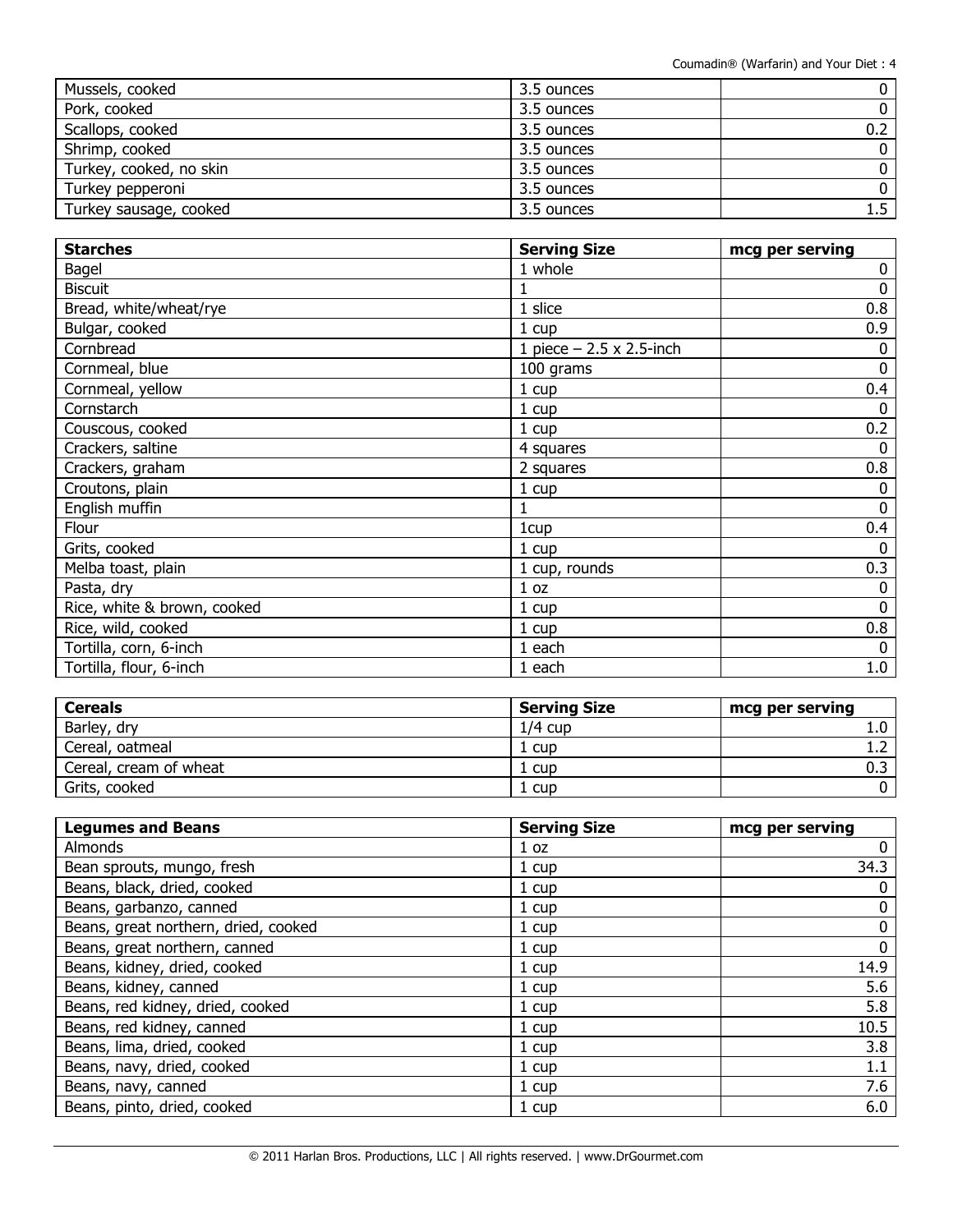| Beans, pinto, canned   | 1 cup           | 5.3         |
|------------------------|-----------------|-------------|
| Cashews                | $1/2$ cup       | 23.8        |
| Lentils, dry, cooked   | $1/4$ cup       | 3.4         |
| Peanuts                | 2 Tbsp          | 0           |
| Peanut butter, low fat | $1/4$ cup       | 0           |
| Pecans, chopped        | 1 cup           | 3.8         |
| Pine nuts              | 1 <sub>oz</sub> | 15.3        |
| Pistachio nuts         | 1 cup           | 0           |
| Soybeans (ddamame)     | 1 cup           | 87.4        |
| Tahini                 | 1 Tbsp          | 0           |
| Tofu                   | 3.5 oz          | $\mathbf 0$ |
| Walnuts, chopped       | 1 cup           | 3.2         |

| <b>Dairy</b>                  | <b>Serving Size</b> | mcg per serving |
|-------------------------------|---------------------|-----------------|
| Buttermilk, non-fat           | 1 cup               | 0.2             |
| Cheese, blue                  | 1 <sub>oz</sub>     | 0.7             |
| Cheese, cheddar               | 1 oz                | 0.8             |
| Cheese, cheddar, reduced fat  | 1 oz                | 0.2             |
| Cheese, cottage               | 1 cup               | 0.9             |
| Cheese, feta                  | 1 <sub>oz</sub>     | 0.5             |
| Cheese, fontina               | 1 oz                | 0.7             |
| Cheese, goat                  | 1 oz                | 0.7             |
| Cheese, monteray              | 1 <sub>oz</sub>     | 0.7             |
| Cheese, mozzarella, part skim | 1 <sub>oz</sub>     | 0.4             |
| Cheese, parmesan              | 1 <sub>oz</sub>     | 0.5             |
| Cheese, ricotta, reduced fat  | 1 cup               | 1.7             |
| Cheese, swiss, low fat        | 1 oz                | 1.7             |
| Egg, whole, large             | 1 each              | 0.1             |
| Egg, white, large             | 1 each              | $\mathbf{0}$    |
| Egg, yolk large               | 1 each              | 0.1             |
| Egg substitute                | 1 cup               | 2.0             |
| Milk, 2 percent               | 1 cup               | 0.2             |
| Milk, dry, non-fat            | 1 cup               | 0.1             |
| Milk, coconut                 | 1 cup               | $\mathbf{0}$    |
| Milk, evaporated, non-fat     | 1 cup               | $\mathbf 0$     |
| Milk, dry, non fat            | 1 cup               | 0.1             |
| Milk, soy                     | 1 cup               | 7.3             |
| Milk, whole                   | 1 cup               | 0.5             |
| Sour cream, non fat           | 1 cup               | $\mathbf 0$     |
| Yogurt, plain, low-fat        | 1 cup               | 0.5             |

| <b>Beverages</b>          | <b>Serving Size</b> | mcg per serving |
|---------------------------|---------------------|-----------------|
| Beer                      | 12 oz               | 0               |
| Bourbon                   | 1 <sub>oz</sub>     | 0               |
| Carbonated soda           | 12 oz               | 0               |
| Coffee, brewed            | 1 cup               | 0.2             |
| Coffee, instant, granules | $1$ tsp             | 0               |
| Grapefruit juice          | 1 cup               | 0               |
| Lemon juice               | 1 <sub>oz</sub>     | 0               |
| Lime juice                | 1 <sub>oz</sub>     | 0.2             |
| Orange juice              | 1 cup               | 0.2             |
| Sake                      | 1 <sub>oz</sub>     | $\bf{0}$        |
| Tea, brewed               | 1 cup               | 0               |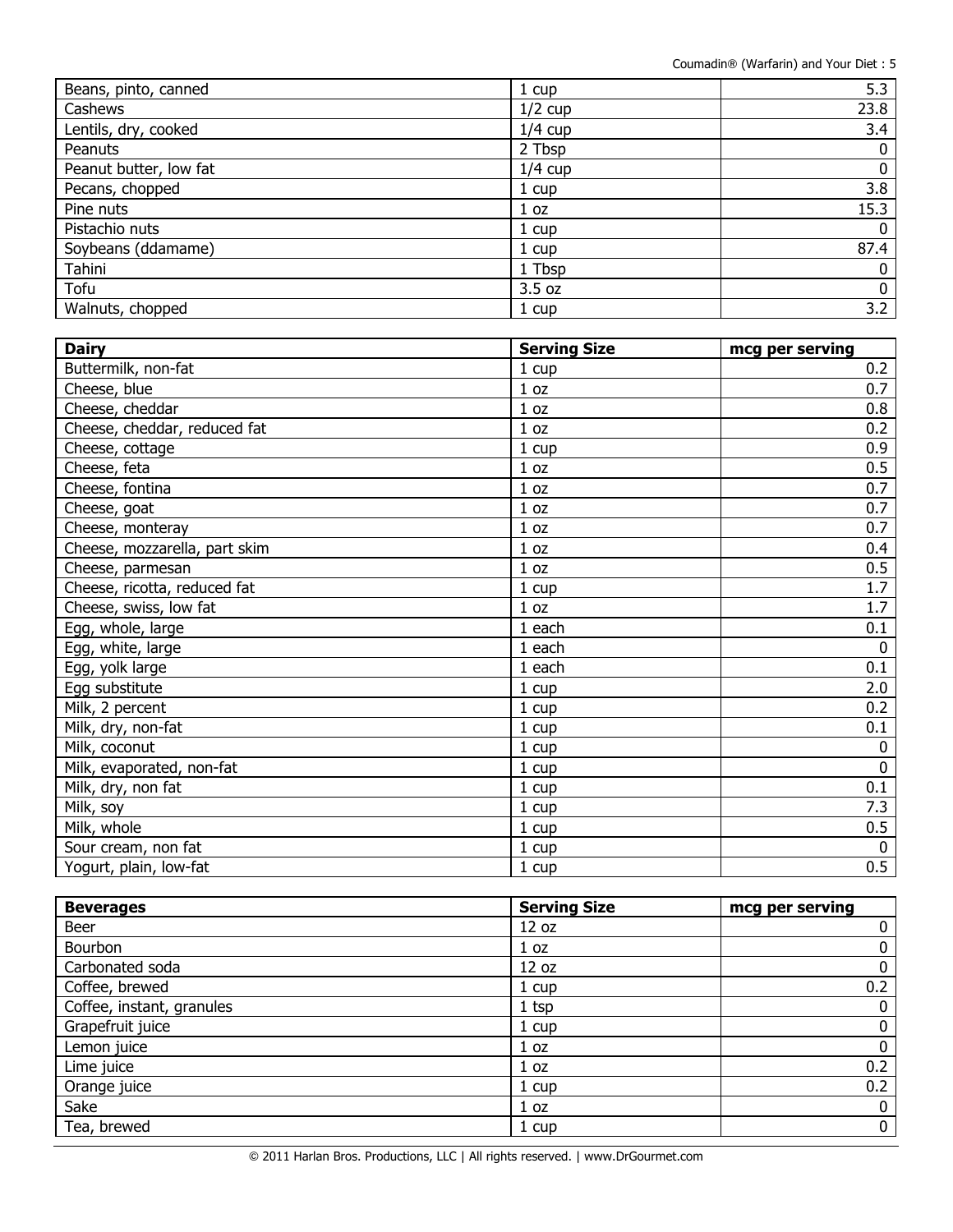| Tomato juice, canned, no salt | cup  | J.U            |
|-------------------------------|------|----------------|
| V-8 juice                     | cup  | $\sim$<br>14.O |
| Vodka                         | 1 oz |                |
| Wine                          | cup  |                |

| <b>Fats</b>                 | <b>Serving Size</b> | mcg per serving |
|-----------------------------|---------------------|-----------------|
| <b>Butter</b>               | $1$ tsp.            | 0.3             |
| Cream cheese                | 1 Tbsp.             | 0.4             |
| Mayonnaise, reduced calorie | 1 Tbsp.             | 3.6             |
| Oil, canola                 | $1$ tsp.            | 5.5             |
| Oil, corn                   | $1$ tsp.            | 0.1             |
| Oil, grapeseed              | 1 tsp.              | 0               |
| Oil, olive                  | $1$ tsp.            | 2.7             |
| Oil, peanut                 | 1 tsp.              | 0               |
| Oil, safflower              | $1$ tsp.            | 0.3             |
| Oil, sesame                 | $1$ tsp.            | 0.6             |
| Oil, soybean                | $1$ tsp.            | 8.9             |
| Sour cream                  | 1 Tbsp.             | 0.1             |

| Misc.                    | <b>Serving Size</b> | mcg per serving |
|--------------------------|---------------------|-----------------|
| Allspice                 | $1$ tsp             | $\mathbf 0$     |
| Baking powder            | $1$ tsp             | $\mathbf 0$     |
| Baking soda              | $1$ tsp             | $\mathbf 0$     |
| Basil, fresh             | 5 leaves            | 10.4            |
| Bay leaves, crushed      | $1$ tsp             | $\mathbf 0$     |
| Capers                   | 1 Tbsp              | 2.1             |
| Cardomom, ground         | $1$ tsp             | $\mathbf 0$     |
| Celery Seed              | $1$ tsp             | $\mathbf 0$     |
| Chili powder             | $1$ tsp             | 2.7             |
| Chives                   | 1 Tbsp              | 6.4             |
| Cilantro, fresh          | 9 sprigs            | 62.0            |
| Cinnamon, ground         | $1$ tsp             | 0.7             |
| Cloves, ground           | $1$ tsp             | 3.0             |
| Cumin, seed              | $1$ tsp             | 0.1             |
| Curry powder             | $1$ tsp             | 2.0             |
| Dill, fresh              | 5 sprigs            | $\mathbf 0$     |
| Garlic powder            | $1$ tsp             | $\mathbf 0$     |
| Gelatin, dry, unflavored | 1 envelope          | $\pmb{0}$       |
| Ginger, ground           | $1$ tsp             | $\pmb{0}$       |
| Ginger root              | 1 tsp               | $\mathbf 0$     |
| Ketchup                  | 1 Tbsp              | 0.3             |
| Marjoram, ground         | $1$ tsp             | 3.7             |
| Mint                     | 2 Tbsp              | $\mathbf 0$     |
| Mustard                  | 1 Tbsp              | 0.4             |
| Mustard, seed            | $1$ tsp             | 0.2             |
| Nutmeg, ground           | $1$ tsp             | $\Omega$        |
| Olives, ripe, canned     | 3.5 oz              | 1.4             |
| Oregano, dried           | 1 tsp               | 6.2             |
| Paprika                  | $1$ tsp             | 1.7             |
| Pepper                   | $1$ tsp             | 3.4             |
| Pepper, red, ground      | 1 tsp               | 1.4             |
| Pickle, dill             | 1 medium            | 11.9            |
| Pickle, gherkin          | 1 medium            | 19.1            |